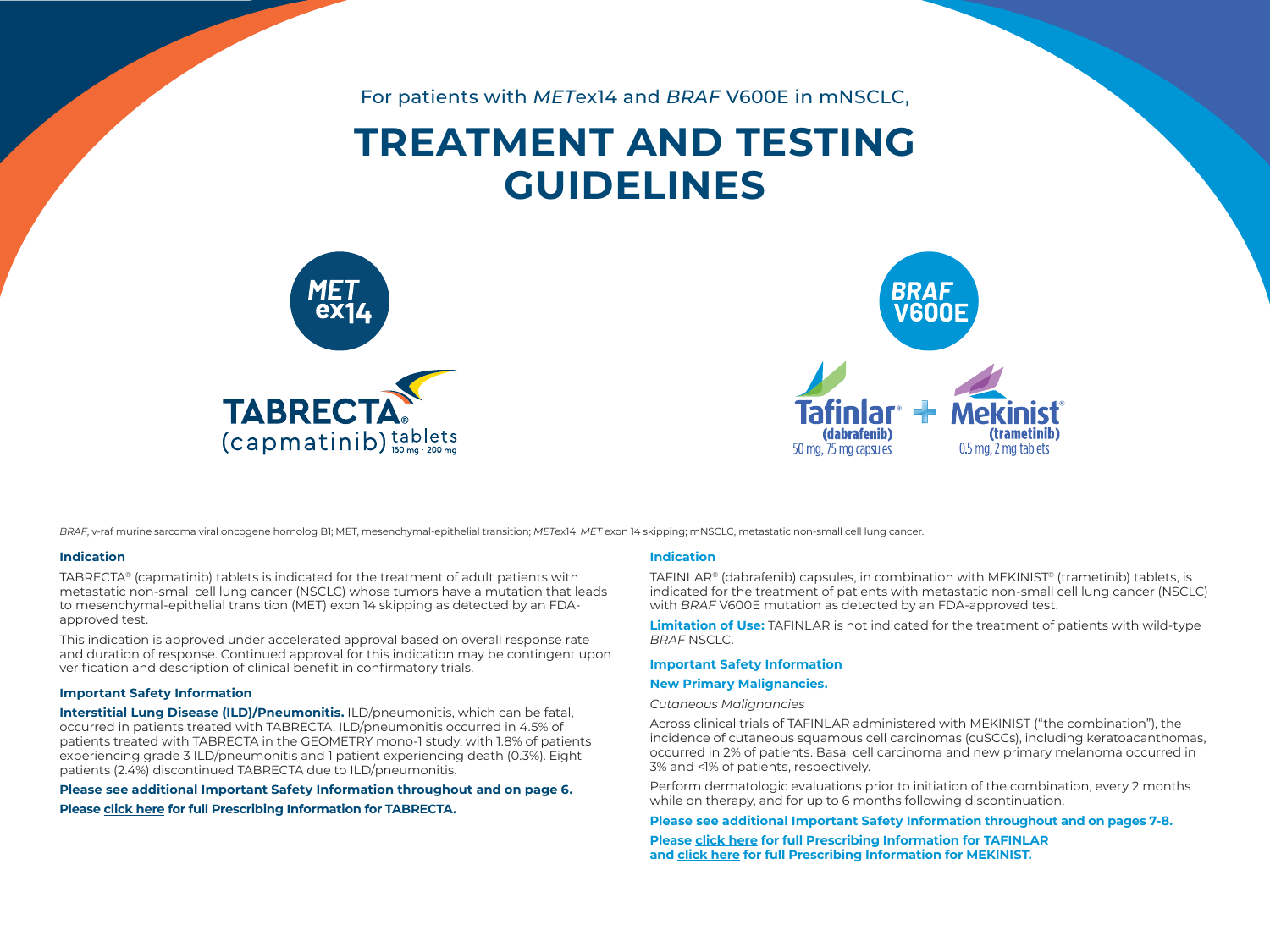## TABRECTA: the first FDA-approved treatment for *MET*ex14 in mNSCLC

## *METex14* is an oncogenic driver in mNSCLC<sup>1</sup>

**•** In the United States, ~4,000-5,000 patients have mutations leading to *MET*ex14 in mNSCLC2,3\*



## Efficacious and sustained responses in previously treated patients ( $n=69$ )<sup>4,5</sup>

- **• 41%** achieved an overall response (95% CI, 29-53; CR, 0 [0%] + PR, 28 [41%])
- **• 9.7-month mDOR** (95% CI, 5.5-13.0; n=28)
	- **–** Percentage of patients with responses at ≥12 months was 32%

## Highlights of Important Safety Information

- **•** TABRECTA® (capmatinib) tablets has Warnings and Precautions for interstitial lung disease (ILD/pneumonitis), hepatotoxicity, risk of photosensitivity, and embryo-fetal toxicity
- **•** The most common adverse reactions (all grades, incidence ≥20%) were peripheral edema, nausea, fatigue, vomiting, dyspnea, and decreased appetite

## Trial design $4,5$

TABRECTA was studied in GEOMETRY mono-1, a multicenter, nonrandomized, open-label, multicohort study of patients with EGFR wild-type, ALK-negative, metastatic NSCLC. Patients with *METex14* (n=97) comprised 2 cohorts: treatment naive (n=28) and treated previously with 1 or 2 prior lines of therapy (n=69). Patients received TABRECTA 400 mg twice daily. Treatment was continued until disease progression, drug intolerance, or investigator-led discontinuation. Evaluable patients were defined as those who completed at least 6 cycles of treatment (18 weeks) or discontinued treatment earlier. The major efficacy outcome was overall response rate, and duration of response was an additional efficacy outcome as determined by a blinded independent review committee (BIRC) according to RECIST 1.1.

ALK, anaplastic lymphoma kinase; CR, complete response; EGFR, epidermal growth factor receptor; mDOR, median duration of response; ORR, overall response rate; PR, partial response; RECIST, Response Evaluation Criteria in Solid Tumors.

\*This calculation is based on a 3% prevalence rate and mNSCLC-specific incidence and recurrence data from Kantar Health.

## **Important Safety Information**

Monitor for new or worsening pulmonary symptoms indicative of ILD/pneumonitis (eg, dyspnea, cough, fever). Immediately withhold TABRECTA in patients with suspected ILD/pneumonitis and permanently discontinue if no other potential causes of ILD/pneumonitis are identified.

**Please see additional Important Safety Information throughout and on page 6. Please [click here](https://www.novartis.us/sites/www.novartis.us/files/tabrecta.pdf) for full Prescribing Information for TABRECTA.**

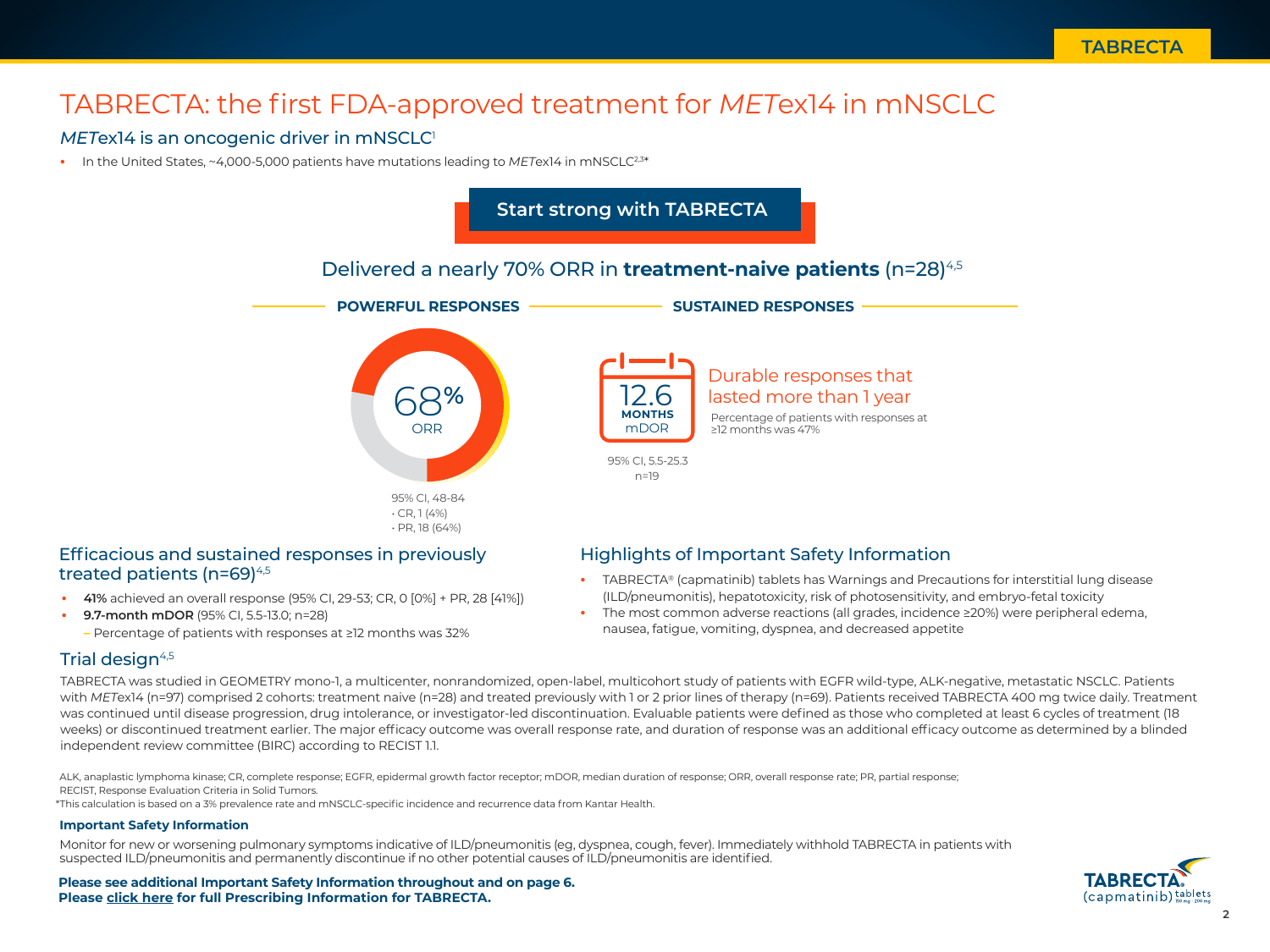Capmatinib (TABRECTA® tablets) is a preferred option of the National Comprehensive Cancer Network® (NCCN®) for patients with *MET*ex14-positive mNSCLC4,6\*



\*See the NCCN Clinical Practice Guidelines in Oncology (NCCN Guidelines®) for detailed recommendations, including other options. † If *MET*ex14-mutation inhibitors were not previously given.

**Note: All recommendations are category 2A unless otherwise indicated. NCCN believes that the best management of any patient with cancer is in a clinical trial. Participation in clinical trials is especially encouraged.**

### **Recommendations may not reflect the FDA-approved use for all therapies.**

Adapted with permission from the NCCN Clinical Practice Guidelines in Oncology (NCCN Guidelines®) for Non-Small Cell Lung Cancer V.1.2022. © 2021 National Comprehensive Cancer Network, Inc. All rights reserved. The NCCN Guidelines® and illustrations herein may not be reproduced in any form for any purpose without the express written permission of the NCCN. To view the most recent and complete version of the NCCN Guidelines, go online to NCCN.org. The NCCN Guidelines are a work in progress that may be refined as often as new significant data becomes available.

NCCN makes no warranties of any kind whatsoever regarding their content, use or application and disclaims any responsibility for their application or use in any way.

### **Important Safety Information (continued)**

**Hepatotoxicity.** Hepatotoxicity occurred in patients treated with TABRECTA. Increased alanine aminotransferase (ALT)/aspartate aminotransferase (AST) occurred in 13% of patients treated with TABRECTA in GEOMETRY mono-1. Grade 3 or 4 increased ALT/AST occurred in 6% of patients. Three patients (0.9%) discontinued TABRECTA due to increased ALT/AST.

Monitor liver function tests (including ALT, AST, and total bilirubin) prior to the start of TABRECTA, every 2 weeks during the first 3 months of treatment, then once a month or as clinically indicated, with more frequent testing in patients who develop increased transaminases or bilirubin. Based on the severity of the adverse reaction, withhold, reduce dose, or permanently discontinue TABRECTA.

**Please see additional Important Safety Information throughout and on page 6. Please [click here](https://www.novartis.us/sites/www.novartis.us/files/tabrecta.pdf) for full Prescribing Information for TABRECTA.**

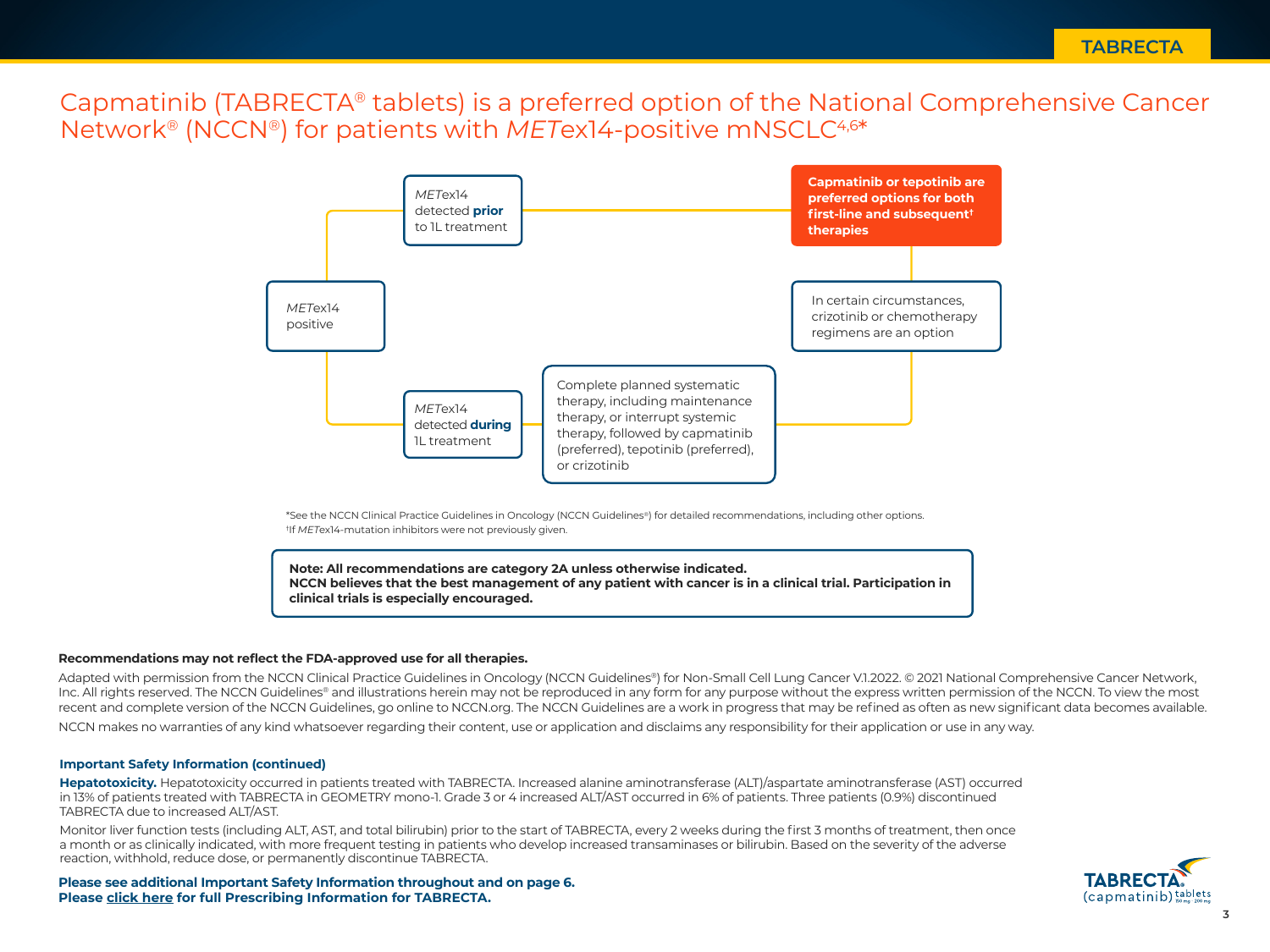## *TAFINLAR + MEKINIST: THE FIRST AND ONLY TARGETED THERAPY PROVEN TO TREAT PATIENTS WITH* BRAF *V600E METASTATIC NSCLC*7,8

## BRAF V600E is an oncogenic driver in metastatic NSCLC<sup>9</sup>

• In the United States, approximately 2% of patients with metastatic NSCLC may have BRAF V600E mutation, amounting to approximately 2000-3000 patients per year<sup>3,10,11\*</sup>

## Proven response rates for TAFINLAR® (dabrafenib) capsules + MEKINIST® (trametinib) tablets in first-line patients (n=36)



## Previously treated patients  $(n=57)^{12,13}$

Based on independent review (August 2016 data cutoff):

- ORR: 63% (95% CI, 49-76) (CR, 4%; PR, 60%)
- mDOR: 12.6 months (95% CI, 5.8-NE) (n=36) – Responders with DOR ≥6 months: 64%

## Highlights of Important Safety Information

- TAFINLAR, in combination with MEKINIST, can cause serious side effects including new primary malignancies, tumor promotion in *BRAF* wild-type tumors, hemorrhage, colitis and gastrointestinal perforation, venous thromboembolism, cardiomyopathy, ocular toxicities, interstitial lung disease, serious febrile reactions, serious skin toxicity, hyperglycemia, hemolytic anemia in patients with glucose-6-phosphate dehydrogenase deficiency, and embryo-fetal toxicity
- In the NSCLC clinical trial, the most commonly occurring adverse reactions (≥20%) in patients receiving the combination were pyrexia (55%), fatigue (51%), nausea (45%), vomiting (33%), diarrhea (32%), dry skin (31%), decreased appetite (29%), edema (28%), rash (28%), chills (23%), hemorrhage (23%), cough (22%), and dyspnea (20%)

## Trial design $12-14$

TAFINLAR, in combination with MEKINIST, was studied in BRF113928, a multicenter, nonrandomized, open-label, activity-estimating, multicohort study of patients with confirmed *BRAF* V600E metastatic NSCLC, who had no prior exposure to *BRAF* or MEK inhibitor, and absence of *EGFR* mutation or *ALK* rearrangement (unless patients had progression on prior tyrosine kinase inhibitor therapy). Patients enrolled in Cohort B (n=57) were treated previously with 1 to 3 prior lines of therapy, while patients enrolled in Cohort C (n=36) were treatment naive. Patients in Cohorts B and C received TAFINLAR 150 mg twice daily and MEKINIST 2 mg once daily. The major efficacy outcomes were ORR, per Response Evaluation Criteria In Solid Tumors version 1.1 (RECIST v1.1) as assessed by an IRC, and DOR.

ALK, anaplastic lymphoma kinase; CR, complete response; DOR, duration of response; EGFR, epidermal growth factor receptor; IRC, independent review committee; NE, not estimable; NSCLC, non-small cell lung cancer; ORR, overa OS, overall survival; PFS, progression-free survival; PR, partial response.

\*This calculation is based on a 2% prevalence rate and metastatic NSCLC–specific incidence and recurrence data from Kantar Health.

\*At the time of the June 2019 data cutoff, 7 of 36 patients in the first-line population (Cohort C) and 4 of 57 patients in the second-line plus population (Cohort B) were still in follow-up. Results are subject to change

## **Important Safety Information (continued)**

## *Noncutaneous Malignancies*

Based on its mechanism of action, TAFINLAR may promote the growth and development of malignancies with activation of monomeric G protein (RAS) through mutation or other mechanisms. Across clinical trials of TAFINLAR monotherapy and the combination, noncutaneous malignancies occurred in 1% of patients.

Monitor patients receiving the combination for signs or symptoms of noncutaneous malignancies. Permanently discontinue TAFINLAR for RAS-mutation– positive noncutaneous malignancies. No dose modification is required for MEKINIST in patients who develop noncutaneous malignancies.

**Please see additional Important Safety Information throughout and on pages 7-8. Please [click here](https://www.novartis.us/sites/www.novartis.us/files/tafinlar.pdf) for full Prescribing Information for TAFINLAR and [click here](https://www.novartis.us/sites/www.novartis.us/files/mekinist.pdf) for full Prescribing Information for MEKINIST.**

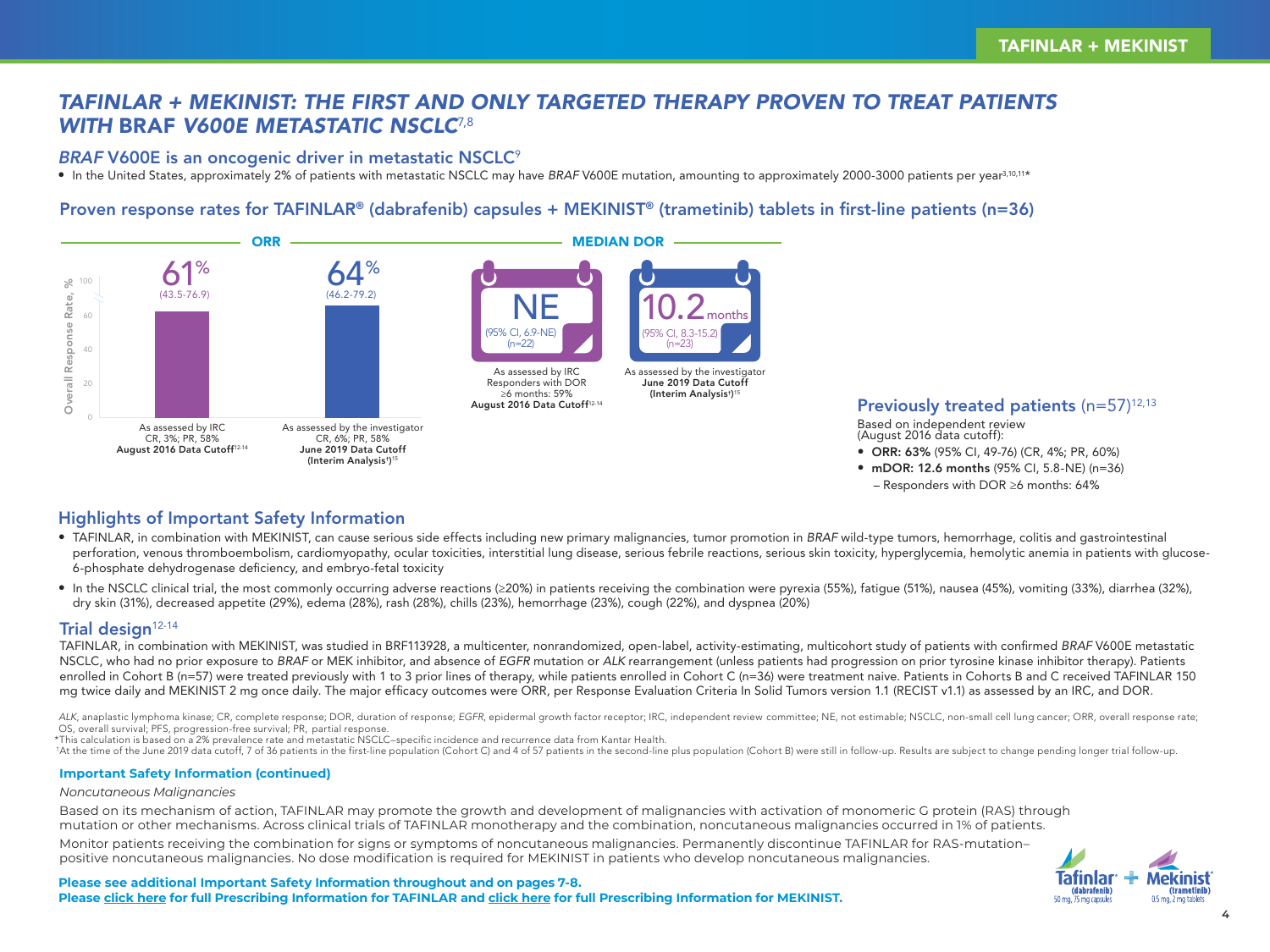## *Dabrafenib + trametinib (TAFINLAR*® *capsules + MEKINIST* ® *tablets) IS THE PREFERRED OPTION OF THE NCCN FOR PATIENTS WITH* BRAF *V600E-POSITIVE METASTATIC NSCLC*6,12,13\*



\*See the NCCN Guidelines for detailed recommendations, including other options.

† If *BRAF* V600E-mutation inhibitors were not previously given.

‡Single-agent vemurafenib or dabrafenib are treatment options if the combination of dabrafenib + trametinib is not tolerated.

Note: All recommendations are category 2A unless otherwise indicated. NCCN believes that the best management of any patient with cancer is in a clinical trial. Participation in clinical trials is especially encouraged.

## TAFINLAR monotherapy is not indicated for the treatment of *BRAF* V600E in mNSCLC. Recommendations may not reflect the FDA-approved use for all therapies.

Adapted with permission from the NCCN Clinical Practice Guidelines in Oncology (NCCN Guidelines®) for Non-Small Cell Lung Cancer V.1.2022. © 2021 National Comprehensive Cancer Network, Inc. All rights reserved. The NCCN Guidelines<sup>®</sup> and illustrations herein may not be reproduced in any form for any purpose without the express written permission of the NCCN. To view the most recent and complete version of the NCCN Guidelines, go online to NCCN.org. The NCCN Guidelines are a work in progress that may be refined as often as new significant data becomes available.

## **Important Safety Information (continued)**

**Tumor Promotion in** *BRAF* **Wild-type Tumors.** In vitro experiments have demonstrated paradoxical activation of mitogen-activated protein kinase (MAPK) signaling and increased cell proliferation in *BRAF* wild-type cells that are exposed to *BRAF* inhibitors. Confirm evidence of *BRAF* V600E or V600K mutation status prior to initiation of therapy.

**Hemorrhage.** Hemorrhage, including major hemorrhage defined as symptomatic bleeding in a critical area or organ, can occur with the combination. Fatal cases have been reported.



**Please see additional Important Safety Information throughout and on pages 7-8. Please [click here](https://www.novartis.us/sites/www.novartis.us/files/tafinlar.pdf) for full Prescribing Information for TAFINLAR and [click here](https://www.novartis.us/sites/www.novartis.us/files/mekinist.pdf) for full Prescribing Information for MEKINIST.**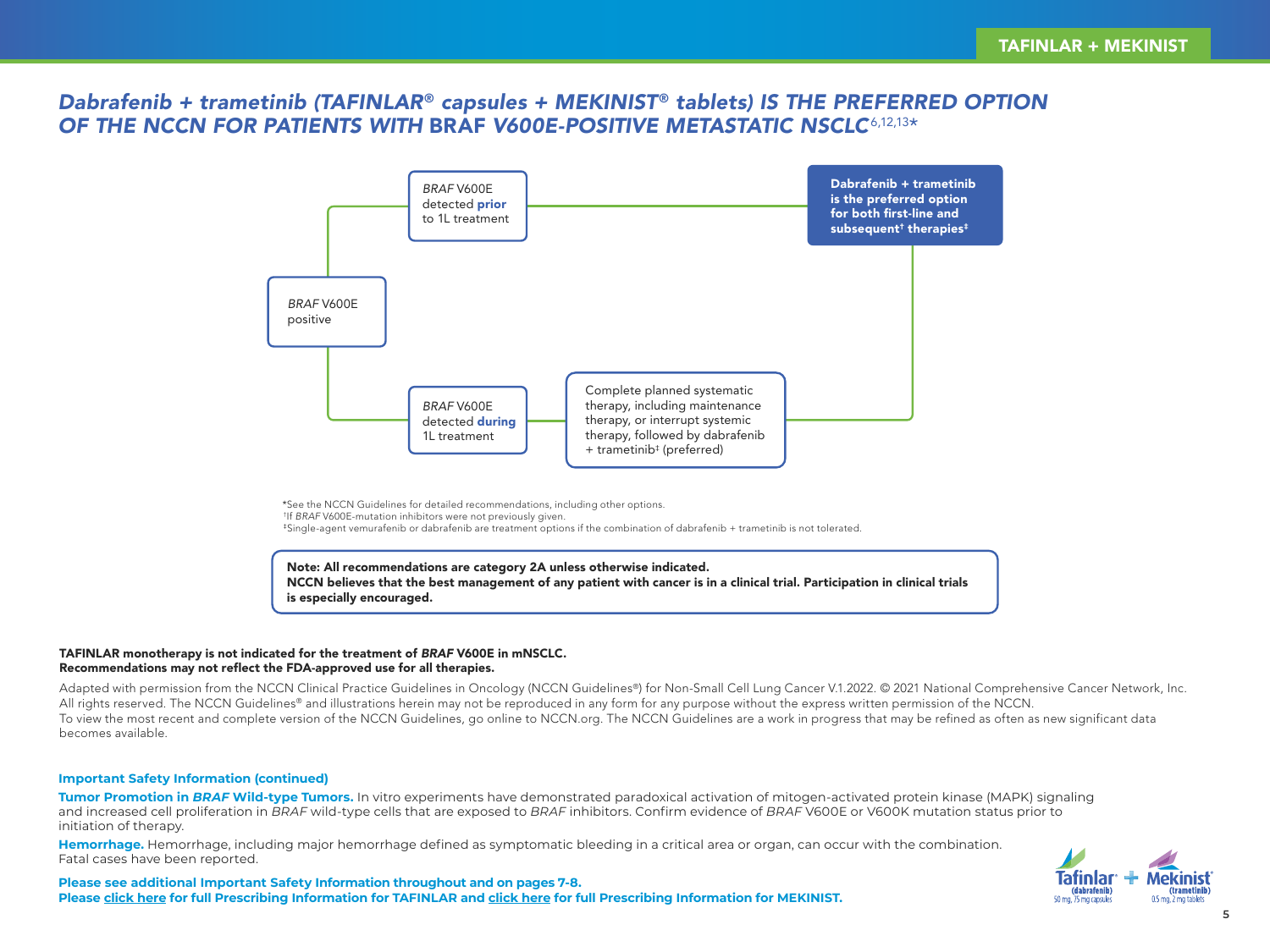### **Important Safety Information for TABRECTA**® **(capmatinib) tablets**

Interstitial Lung Disease (ILD)/Pneumonitis. ILD/pneumonitis, which can be fatal, occurred in patients treated with TABRECTA. ILD/pneumonitis occurred in 4.5% of patients treated with TABRECTA in the GEOMETRY mono-1 study, with 1.8% of patients experiencing grade 3 ILD/pneumonitis and 1 patient experiencing death (0.3%). Eight patients (2.4%) discontinued TABRECTA due to ILD/pneumonitis.

Monitor for new or worsening pulmonary symptoms indicative of ILD/pneumonitis (eg, dyspnea, cough, fever). Immediately withhold TABRECTA in patients with suspected ILD/ pneumonitis and permanently discontinue if no other potential causes of ILD/pneumonitis are identified.

Hepatotoxicity. Hepatotoxicity occurred in patients treated with TABRECTA. Increased alanine aminotransferase (ALT)/aspartate aminotransferase (AST) occurred in 13% of patients treated with TABRECTA in GEOMETRY mono-1. Grade 3 or 4 increased ALT/AST occurred in 6% of patients. Three patients (0.9%) discontinued TABRECTA due to increased ALT/AST.

Monitor liver function tests (including ALT, AST, and total bilirubin) prior to the start of TABRECTA, every 2 weeks during the first 3 months of treatment, then once a month or as clinically indicated, with more frequent testing in patients who develop increased transaminases or bilirubin. Based on the severity of the adverse reaction, withhold, reduce dose, or permanently discontinue TABRECTA.

**Risk of Photosensitivity.** Based on findings from animal studies, there is a potential risk of photosensitivity reactions with TABRECTA. In GEOMETRY mono-1, it was recommended that patients use precautionary measures against ultraviolet exposure, such as use of sunscreen or protective clothing, during treatment with TABRECTA. Advise patients to limit direct ultraviolet exposure during treatment with TABRECTA.

**Embryo-Fetal Toxicity.** Based on findings from animal studies and its mechanism of action, TABRECTA can cause fetal harm when administered to a pregnant woman. Advise pregnant women of the potential risk to a fetus. Advise females of reproductive potential to use effective contraception during treatment with TABRECTA and for 1 week after the last dose. Advise males with female partners of reproductive potential to use effective contraception during treatment with TABRECTA and for 1 week after the last dose.

**Most Common Adverse Reactions.** The most common adverse reactions (≥20%) were peripheral edema (52%), nausea (44%), fatigue (32%), vomiting (28%), dyspnea (24%), and decreased appetite (21%). The most common grade 3 adverse reactions (≥2%) were peripheral edema (9%), fatigue (8%), dyspnea (7%), nausea (2.7%), vomiting (2.4%), and noncardiac chest pain (2.1%). Grade 4 dyspnea was reported in 0.6% of patients.

**Clinically Relevant Adverse Reactions.** Clinically relevant adverse reactions observed in <10% of patients were pruritus (allergic and generalized), ILD/pneumonitis, cellulitis, acute kidney injury (including renal failure), urticaria, and acute pancreatitis.

Laboratory Abnormalities. Select laboratory abnormalities (≥20%) worsening from baseline in patients who received TABRECTA were decreased albumin (68%), increased creatinine (62%), decreased lymphocytes (44%), increased ALT (37%), increased alkaline phosphatase (32%), increased amylase (31%), increased gamma-glutamyltransferase (29%), increased lipase (26%), increased AST (25%), decreased hemoglobin (24%), decreased leukocytes (23%), decreased sodium (23%), decreased phosphate (23%), increased potassium (23%), and decreased glucose (21%).

**Pleas[e click here](https://www.novartis.us/sites/www.novartis.us/files/tabrecta.pdf) for full Prescribing Information for TABRECTA.**

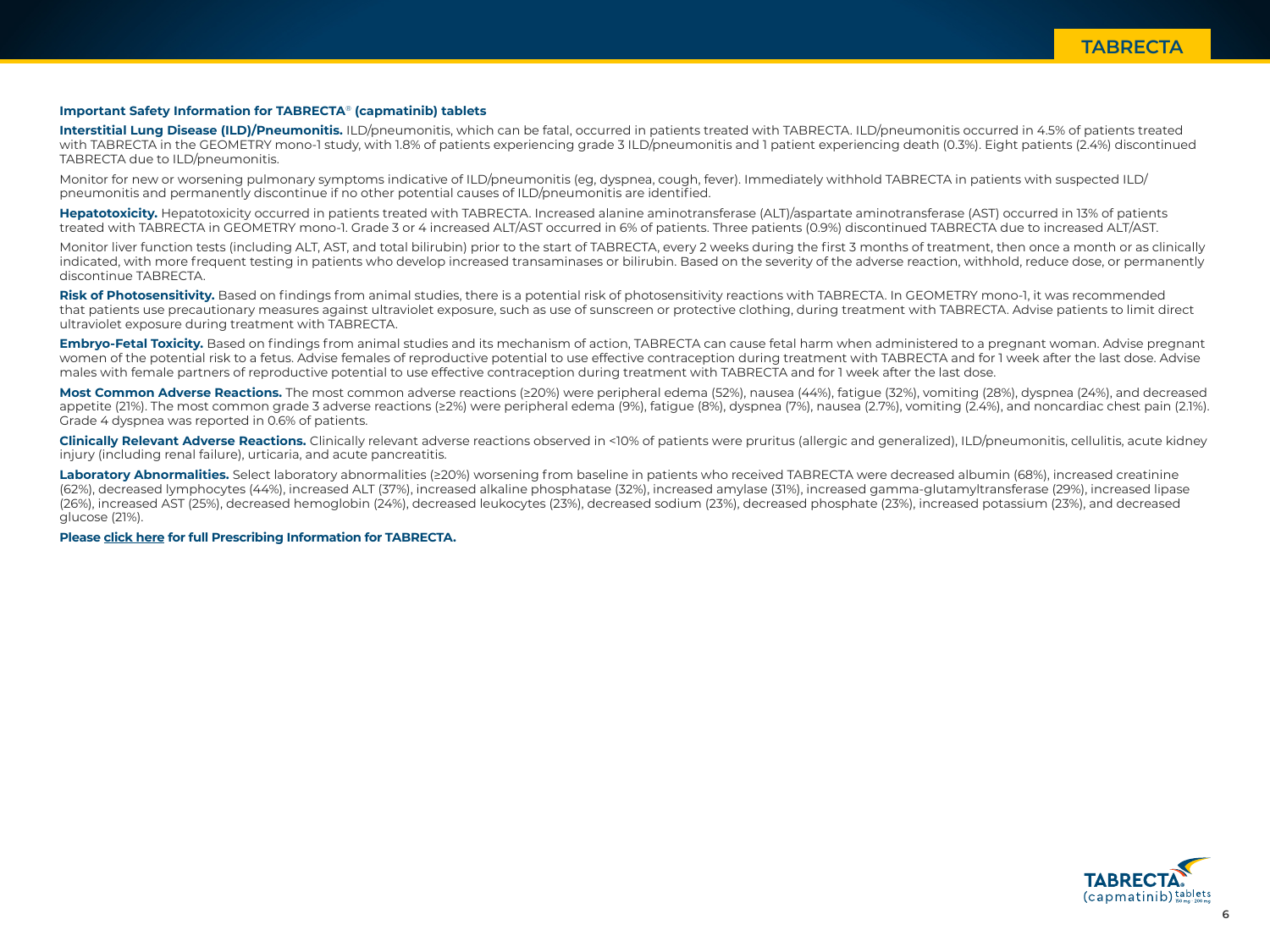#### **Important Safety Information for TAFINLAR® (dabrafenib) capsules and MEKINIST® (trametinib) tablets**

### **New Primary Malignancies.**

#### *Cutaneous Malignancies*

Across clinical trials of TAFINLAR administered with MEKINIST ("the combination"), the incidence of cutaneous squamous cell carcinomas (cuSCCs), including keratoacanthomas, occurred in 2% of patients. Basal cell carcinoma and new primary melanoma occurred in 3% and <1% of patients, respectively.

Perform dermatologic evaluations prior to initiation of the combination, every 2 months while on therapy, and for up to 6 months following discontinuation.

#### *Noncutaneous Malignancies*

Based on its mechanism of action, TAFINLAR may promote the growth and development of malignancies with activation of monomeric G protein (RAS) through mutation or other mechanisms. Across clinical trials of TAFINLAR monotherapy and the combination, noncutaneous malignancies occurred in 1% of patients.

Monitor patients receiving the combination for signs or symptoms of noncutaneous malignancies. Permanently discontinue TAFINLAR for RAS-mutation–positive noncutaneous malignancies. No dose modification is required for MEKINIST in patients who develop noncutaneous malignancies.

**Tumor Promotion in** *BRAF* **Wild-type Tumors.** In vitro experiments have demonstrated paradoxical activation of mitogen-activated protein kinase (MAPK) signaling and increased cell proliferation in *BRAF* wild-type cells that are exposed to *BRAF* inhibitors. Confirm evidence of *BRAF* V600E or V600K mutation status prior to initiation of therapy.

**Hemorrhage.** Hemorrhage, including major hemorrhage defined as symptomatic bleeding in a critical area or organ, can occur with the combination. Fatal cases have been reported.

Across clinical trials of the combination, hemorrhagic events occurred in 17% of patients. Gastrointestinal hemorrhage occurred in 3% of patients who received the combination. Intracranial hemorrhage occurred in 0.6% of patients who received the combination. Fatal hemorrhage occurred in 0.5% of patients who received the combination. The fatal events were cerebral hemorrhage and brainstem hemorrhage.

Permanently discontinue TAFINLAR for all grade 4 hemorrhagic events and for any grade 3 hemorrhagic events that do not improve. Withhold TAFINLAR for grade 3 hemorrhagic events; if improved, resume at the next lower dose level. Permanently discontinue MEKINIST for all grade 4 hemorrhagic events and for any grade 3 hemorrhagic events that do not improve. Withhold MEKINIST for grade 3 hemorrhagic events; if improved, resume at the next lower dose level.

**Colitis and Gastrointestinal Perforation.** Colitis and gastrointestinal perforation, including fatal outcomes, can occur. Across clinical trials of the combination, colitis occurred in <1% of patients and gastrointestinal perforation occurred in <1% of patients. Monitor patients closely for colitis and gastrointestinal perforations.

**Venous Thromboembolic Events.** Across clinical trials of the combination, deep vein thrombosis (DVT) and pulmonary embolism (PE) occurred in 2% of patients.

Advise patients to immediately seek medical care if they develop symptoms of DVT or PE, such as shortness of breath, chest pain, or arm or leg swelling. Permanently discontinue MEKINIST for life-threatening PE. Withhold MEKINIST for uncomplicated DVT and PE for up to 3 weeks; if improved, MEKINIST may be resumed at a lower dose level.

Cardiomyopathy. Cardiomyopathy, including cardiac failure, can occur. Across clinical trials of the combination, cardiomyopathy, defined as a decrease in left ventricular ejection fraction (LVEF) ≥10% from baseline and below the institutional lower limit of normal (LLN), occurred in 6% of patients. Development of cardiomyopathy resulted in dose interruption or discontinuation of TAFINLAR in 3% and <1% of patients, respectively, and in 3% and <1% of patients receiving MEKINIST, respectively. Cardiomyopathy resolved in 45 of 50 patients who received the combination.

Assess LVEF by echocardiogram or multigated acquisition (MUGA) scan before initiation of the combination, 1 month after initiation, and then at 2- to 3-month intervals while on treatment. Withhold TAFINLAR for symptomatic cardiomyopathy or asymptomatic left ventricular dysfunction of >20% from baseline that is below institutional LLN. Resume TAFINLAR at the same dose level upon recovery of cardiac function to at least the institutional LLN for LVEF and absolute decrease ≤10% compared to baseline. For an asymptomatic absolute decrease in LVEF of 10% or greater from baseline that is below the LLN, withhold MEKINIST for up to 4 weeks. If improved to normal LVEF value, resume at a lower dose. If no improvement to normal LVEF value within 4 weeks, permanently discontinue MEKINIST. For symptomatic cardiomyopathy or an absolute decrease in LVEF of >20% from baseline that is below LLN, permanently discontinue MEKINIST.

#### **Ocular Toxicities.**

*Retinal Vein Occlusion (RVO):* There were no cases of RVO across clinical trials of the combination. RVO may lead to macular edema, decreased visual function, neovascularization, and glaucoma.

Urgently (within 24 hours) perform ophthalmologic evaluation for patient-reported loss of vision or other visual disturbances. Permanently discontinue MEKINIST in patients with documented RVO.

*Retinal Pigment Epithelial Detachment (RPED):* RPED can occur. Retinal detachments may be bilateral and multifocal, occurring in the central macular region of the retina or elsewhere in the retina. In clinical trials, routine monitoring of patients to detect asymptomatic RPED was not conducted; therefore, the true incidence of this finding is unknown.

Perform ophthalmologic evaluation periodically, and at any time a patient reports visual disturbances. Withhold MEKINIST if RPED is diagnosed. If resolution of the RPED is documented on repeat ophthalmologic evaluation within 3 weeks, resume MEKINIST at the same or a reduced dose. If no improvement after 3 weeks, resume at a reduced dose or permanently discontinue MEKINIST.

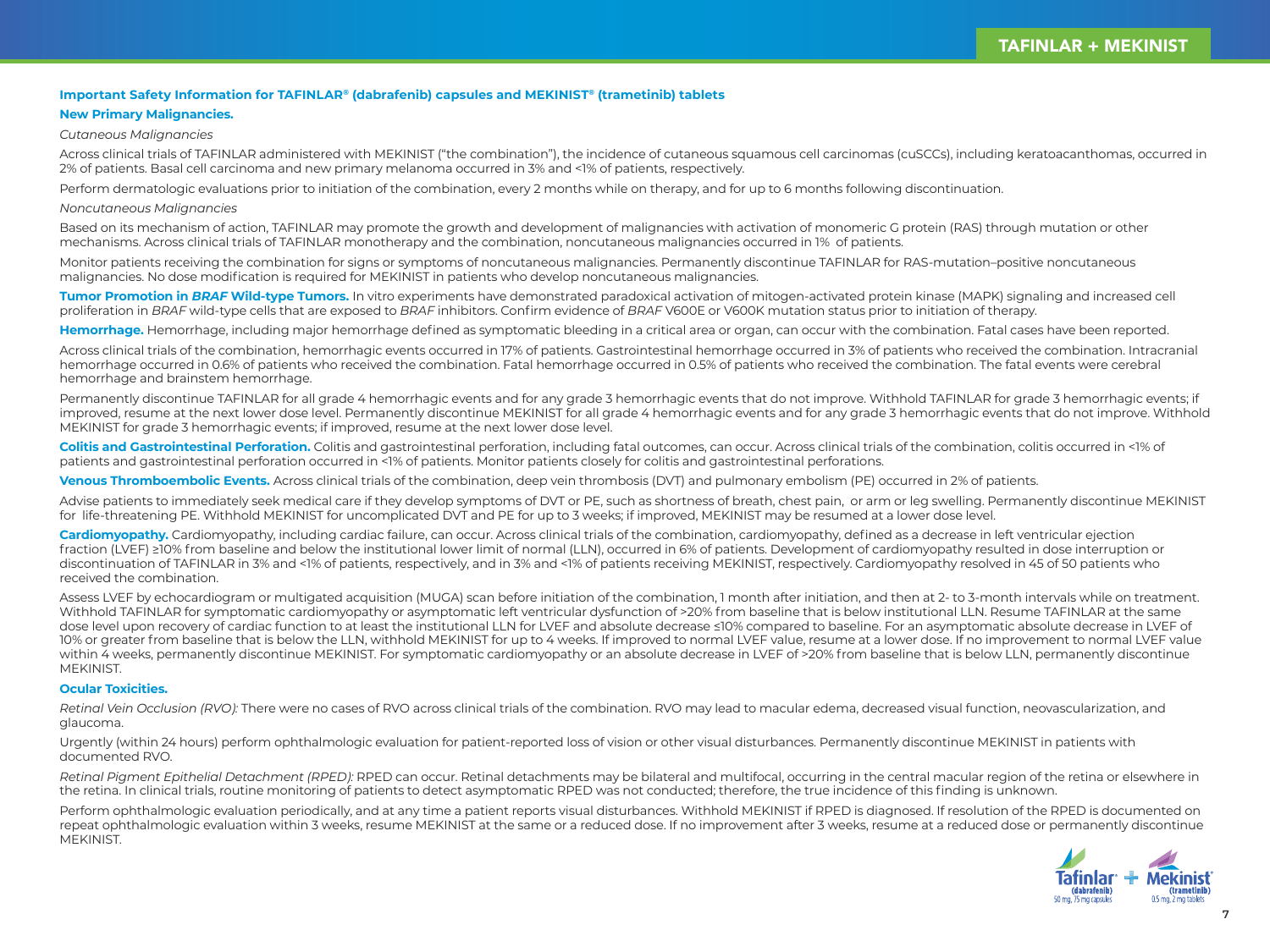#### **Important Safety Information for TAFINLAR® (dabrafenib) capsules and MEKINIST® (trametinib) tablets (continued)**

*Uveitis:* Uveitis occurred in 2% of patients treated with the combination across trials. Treatment employed in clinical trials included steroid and mydriatic ophthalmic drops.

Monitor patients for visual signs and symptoms of uveitis (eg, change in vision, photophobia, and eye pain). If iritis is diagnosed, administer ocular therapy and continue TAFINLAR without dose modification. If severe uveitis (ie, iridocyclitis) or if mild or moderate uveitis does not respond to ocular therapy, withhold TAFINLAR and treat as clinically indicated. Resume TAFINLAR at the same or lower dose if uveitis improves to grade 0 or 1. Permanently discontinue TAFINLAR for persistent grade 2 or greater uveitis of >6 weeks.

**Interstitial Lung Disease (ILD)/Pneumonitis.** Across clinical trials of the combination, interstitial lung disease or pneumonitis occurred in 1% of patients.

Withhold MEKINIST in patients presenting with new or progressive pulmonary symptoms and findings including cough, dyspnea, hypoxia, pleural effusion, or infiltrates, pending clinical investigations. Permanently discontinue MEKINIST for patients diagnosed with treatment-related ILD or pneumonitis.

**Serious Febrile Reactions.** Serious febrile reactions and fever of any severity complicated by hypotension, rigors or chills, dehydration, or renal failure, can occur. The incidence and severity of pyrexia are increased when TAFINLAR is administered with MEKINIST.

Across clinical trials of the combination, fever occurred in 58% of patients. Serious febrile reactions and fever of any severity complicated by hypotension, rigors or chills, dehydration, or renal failure occurred in 5% of patients. Fever was complicated by hypotension in 4%, dehydration in 3%, syncope in 2%, renal failure in 1%, and severe chills/rigors in <1% of patients.

Withhold TAFINLAR and MEKINIST for temperature of ≥100.4°F. In case of recurrence, therapy can also be interrupted at the first symptom of pyrexia. Fever may be complicated by hypotension, rigors or chills, dehydration, or renal failure. Evaluate for signs and symptoms of infection and monitor serum creatinine and other evidence of renal function during and following severe pyrexia. Upon 24 hours after resolution, if appropriate, resume both TAFINLAR and MEKINIST at the same or a lower dose. Administer antipyretics as secondary prophylaxis when resuming TAFINLAR and/or MEKINIST if the patient had a prior episode of severe febrile reaction or fever associated with complications. Administer corticosteroids (eq, prednisone 10 mg daily) for at least 5 days for second or subsequent pyrexia if temperature does not return to baseline within 3 days of onset of pyrexia, or for pyrexia associated with complications such as hypotension, severe rigors or chills, dehydration, or renal failure, and there is no evidence of active infection.

**Serious Skin Toxicities.** Severe cutaneous adverse reactions (SCARs), including Stevens-Johnson syndrome (SJS) and drug reaction with eosinophilia and systemic symptoms (DRESS), which can be life-threatening or fatal, have been reported during treatment with the combination. Across clinical trials of the combination, other serious skin toxicity occurred in <1% of patients.

Monitor for new or worsening serious skin reactions. Permanently discontinue the combination for SCARs. For other skin toxicities, withhold TAFINLAR and/or MEKINIST for intolerable or severe skin toxicity. Resume TAFINLAR and/or MEKINIST at a lower dose in patients with improvement or recovery from skin toxicity within 3 weeks. Permanently discontinue TAFINLAR and/or MEKINIST if skin toxicity has not improved within 3 weeks.

**Hyperglycemia.** Across clinical trials of the combination, 15% of patients with a history of diabetes required more intensive hypoglycemic therapy. Grade 3 and grade 4 hyperglycemia occurred in 2% of patients.

Monitor serum glucose levels upon initiation and as clinically appropriate in patients with preexisting diabetes or hyperglycemia. Initiate or optimize antihyperglycemic medications as clinically indicated.

**Glucose-6-Phosphate Dehydrogenase Deficiency.** TAFINLAR, which contains a sulfonamide moiety, confers a potential risk of hemolytic anemia in patients with glucose-6-phosphate dehydrogenase (G6PD) deficiency. Monitor patients with G6PD deficiency for signs of hemolytic anemia while taking TAFINLAR.

**Embryo-fetal Toxicity.** TAFINLAR and MEKINIST can cause fetal harm when administered to a pregnant woman. Advise female patients of reproductive potential to use effective nonhormonal contraception during treatment, and for 4 months after treatment.

**Most Common Adverse Reactions.** In the NSCLC clinical trial, the most commonly occurring adverse reactions (≥20%) in patients receiving the combination were pyrexia (55%), fatigue (51%), nausea (45%), vomiting (33%), diarrhea (32%), dry skin (31%), decreased appetite (29%), edema (28%), rash (28%), chills (23%), hemorrhage (23%), cough (22%), and dyspnea (20%). The most common grade 3 or 4 adverse reactions (incidence ≥2%) were pyrexia (5%), fatigue (5%), dyspnea (5%), hemorrhage (3.2%), rash (3.2%), vomiting (3.2%), and diarrhea (2.2%).

**Other Clinically Important Adverse Reactions.** The other clinically important adverse reactions observed in ≤10% of patients with NSCLC receiving the combination were pancreatitis and tubulointerstitial nephritis.

Laboratory Abnormalities. In the NSCLC clinical trial, the most common treatment-emergent laboratory abnormalities occurring at ≥20% of patients receiving the combination were hyperglycemia (71%), increased blood alkaline phosphatase (64%), increased aspartate aminotransferase (AST) (61%), hyponatremia (57%), leukopenia (48%), anemia (46%), neutropenia (44%), lymphopenia (42%), hypophosphatemia (36%), increased alanine aminotransferase (ALT) (32%), and creatinine (21%). The most common grade 3 or 4 laboratory abnormalities (incidence ≥10%) were hyponatremia (17%), lymphopenia (14%), and anemia (10%).

**Please [click here](https://www.novartis.us/sites/www.novartis.us/files/tafinlar.pdf) for full Prescribing Information for TAFINLAR and [click here](https://www.novartis.us/sites/www.novartis.us/files/mekinist.pdf) for full Prescribing Information for MEKINIST.**